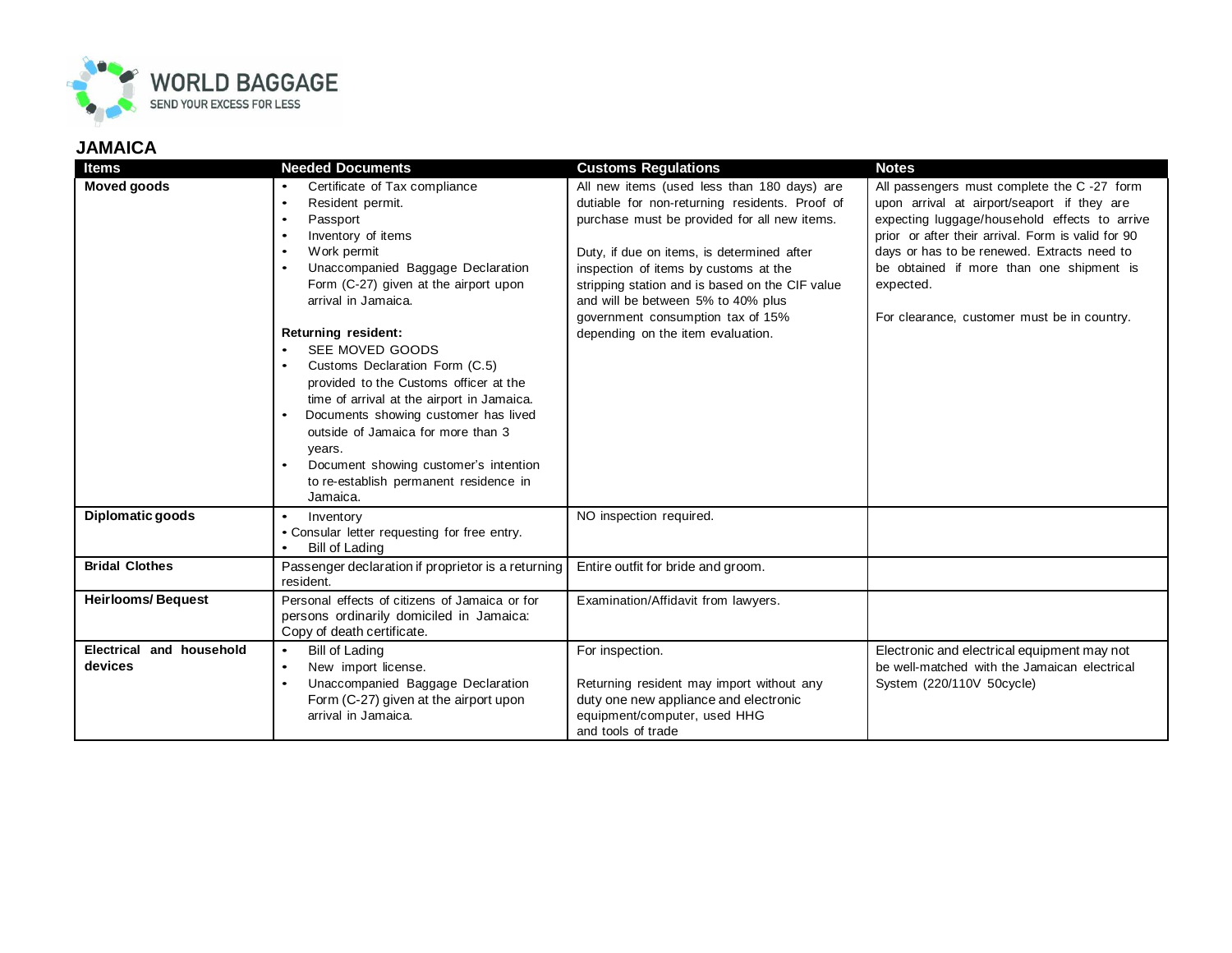

## **JAMAICA**

| <b>Items</b>                 | <b>Needed Documents</b>                                                                                                                                                                                                                        | <b>Customs Regulations</b>                                                                                                                                                                                    | <b>Notes</b>                                                                                                                                                                                                           |
|------------------------------|------------------------------------------------------------------------------------------------------------------------------------------------------------------------------------------------------------------------------------------------|---------------------------------------------------------------------------------------------------------------------------------------------------------------------------------------------------------------|------------------------------------------------------------------------------------------------------------------------------------------------------------------------------------------------------------------------|
| Antiquity, artworks          | <b>Bill of Lading</b><br>Unaccompanied Baggage Declaration<br>$\bullet$<br>Form (C-27) given at the airport upon<br>arrival in Jamaica.                                                                                                        | Entry is free from duty if works of art are part of<br>bonafide household goods, large quantities to<br>be accompanied by a certificate from Antique<br>Dealers association of the country of<br>exportation. |                                                                                                                                                                                                                        |
| Valued metal items           | Rational quantity for personal use: free.<br>Profitable or large import: import license,<br>value.                                                                                                                                             | Entry is free from duty.                                                                                                                                                                                      |                                                                                                                                                                                                                        |
| Valued metal items           | Profitable or large import: import license,<br>and value.                                                                                                                                                                                      | Liable to duties.                                                                                                                                                                                             | For profitable or large import: Bank<br>Guarantee is needed                                                                                                                                                            |
| Rugs                         | Used:<br>Unaccompanied Baggage Declaration Form<br>(C.27) given at the airport upon arrival in<br>Jamaica.<br>New:<br>Unaccompanied Baggage Declaration<br>Form (C.27) given at the airport upon<br>arrival in Jamaica.<br>Invoice.            |                                                                                                                                                                                                               | Free from duty, passenger's declaration to be<br>filled in by passenger on arrival. Goods to arrive<br>two months before the arrival of passenger or<br>within the timeframe decided upon by the<br>Collector General. |
| <b>Gifts and Memorabilia</b> | Import license<br>$\bullet$<br>Record of prices<br>$\bullet$<br>Inventory<br>$\bullet$                                                                                                                                                         |                                                                                                                                                                                                               |                                                                                                                                                                                                                        |
| <b>Automobiles</b>           | Import license.<br>$\bullet$<br>Proof of Purchase<br>$\bullet$<br>Driver's license.<br>$\bullet$<br>Insurance certificate.<br>$\bullet$<br>Certificate of Title or registration<br>٠<br>documents<br>Passport<br>Certificate of Tax Compliance | Duty is to be paid. For this purpose, Customs will<br>evaluate its value on local market.                                                                                                                     | Import licence must be obtained before the<br>vehicle is shipped.<br>Customer can drive in Jamaica for one year<br>before a Jamaican licence is required.<br>Used vehicles cannot be more than four years<br>old.      |
| <b>Other vehicles</b>        | Proof of ownership<br>$\bullet$<br>Bill of lading<br>$\bullet$                                                                                                                                                                                 | Duty is to be paid. For this purpose, Customs will<br>evaluate its local value.                                                                                                                               |                                                                                                                                                                                                                        |